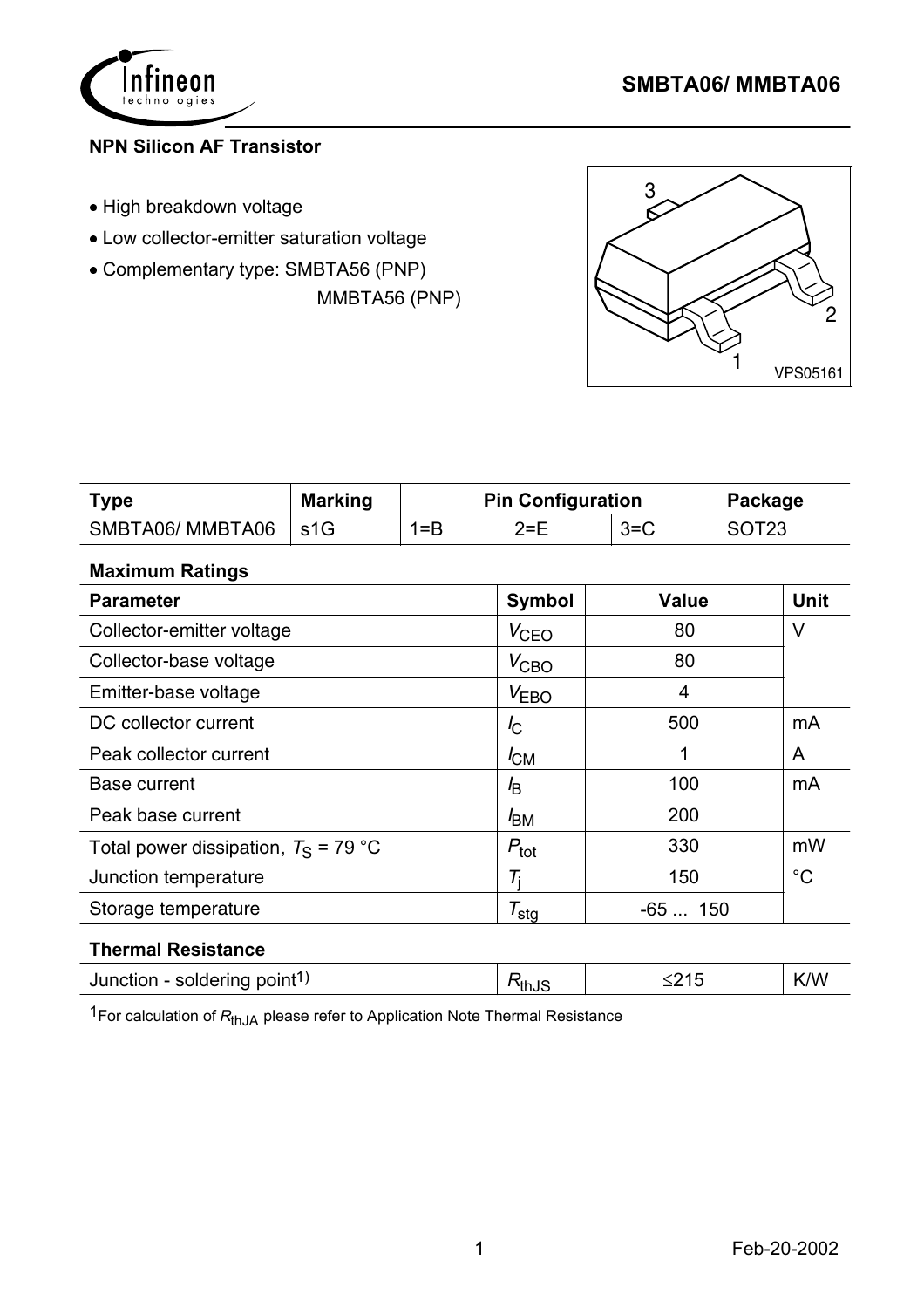

# **Electrical Characteristics**

| <b>Parameter</b>                                      | <b>Symbol</b>      | <b>Values</b> |      |      | <b>Unit</b> |
|-------------------------------------------------------|--------------------|---------------|------|------|-------------|
|                                                       |                    | min.          | typ. | max. |             |
| <b>DC Characteristics</b>                             |                    |               |      |      |             |
| Collector-emitter breakdown voltage                   | $V_{(BR)CEO}$      | 80            |      |      | V           |
| $I_C = 1$ mA, $I_B = 0$                               |                    |               |      |      |             |
| Collector-base breakdown voltage                      | $V_{(BR)CBO}$      | 80            |      |      |             |
| $I_C$ = 100 µA, $I_E$ = 0                             |                    |               |      |      |             |
| Emitter-base breakdown voltage                        | $V_{(BR)EBO}$      | 4             |      |      |             |
| $I_{E}$ = 10 µA, $I_{C}$ = 0                          |                    |               |      |      |             |
| Collector cutoff current                              | $I_{CBO}$          |               |      | 100  | nA          |
| $V_{CB}$ = 80 V, $I_E$ = 0                            |                    |               |      |      |             |
| Collector cutoff current                              | $I_{CBO}$          |               |      | 20   | μA          |
| $V_{CB}$ = 80 V, $I_E$ = 0, $T_A$ = 150 °C            |                    |               |      |      |             |
| <b>Collector cutoff current</b>                       | $I_{\text{CEO}}$   |               |      | 100  | nA          |
| $V_{CE}$ = 60 V, $I_B$ = 0                            |                    |               |      |      |             |
| DC current gain 1)                                    | $h_{FE}$           |               |      |      |             |
| $I_{\rm C}$ = 10 mA, $V_{\rm CE}$ = 1 V               |                    | 100           |      |      |             |
| $I_{\rm C}$ = 100 mA, $V_{\rm CE}$ = 1 V              |                    | 100           |      |      |             |
| Collector-emitter saturation voltage1)                | $V_{\text{CEsat}}$ |               |      | 0.25 | V           |
| $I_{\rm C}$ = 100 mA, $I_{\rm B}$ = 10 mA             |                    |               |      |      |             |
| Base-emitter voltage 1)                               | $V_{BE(ON)}$       |               |      | 1.2  |             |
| $I_{\rm C}$ = 100 mA, $V_{\rm CE}$ = 1 V              |                    |               |      |      |             |
| <b>AC Characteristics</b>                             |                    |               |      |      |             |
| <b>Transition frequency</b>                           | $f_{\mathsf{T}}$   |               | 100  |      | <b>MHz</b>  |
| $I_{\rm C}$ = 20 mA, $V_{\rm CE}$ = 5 V, $f$ = 20 MHz |                    |               |      |      |             |
| Collector-base capacitance                            | $C_{\rm cb}$       |               | 12   |      | pF          |
| $V_{CB}$ = 10 V, $f$ = 1 MHz                          |                    |               |      |      |             |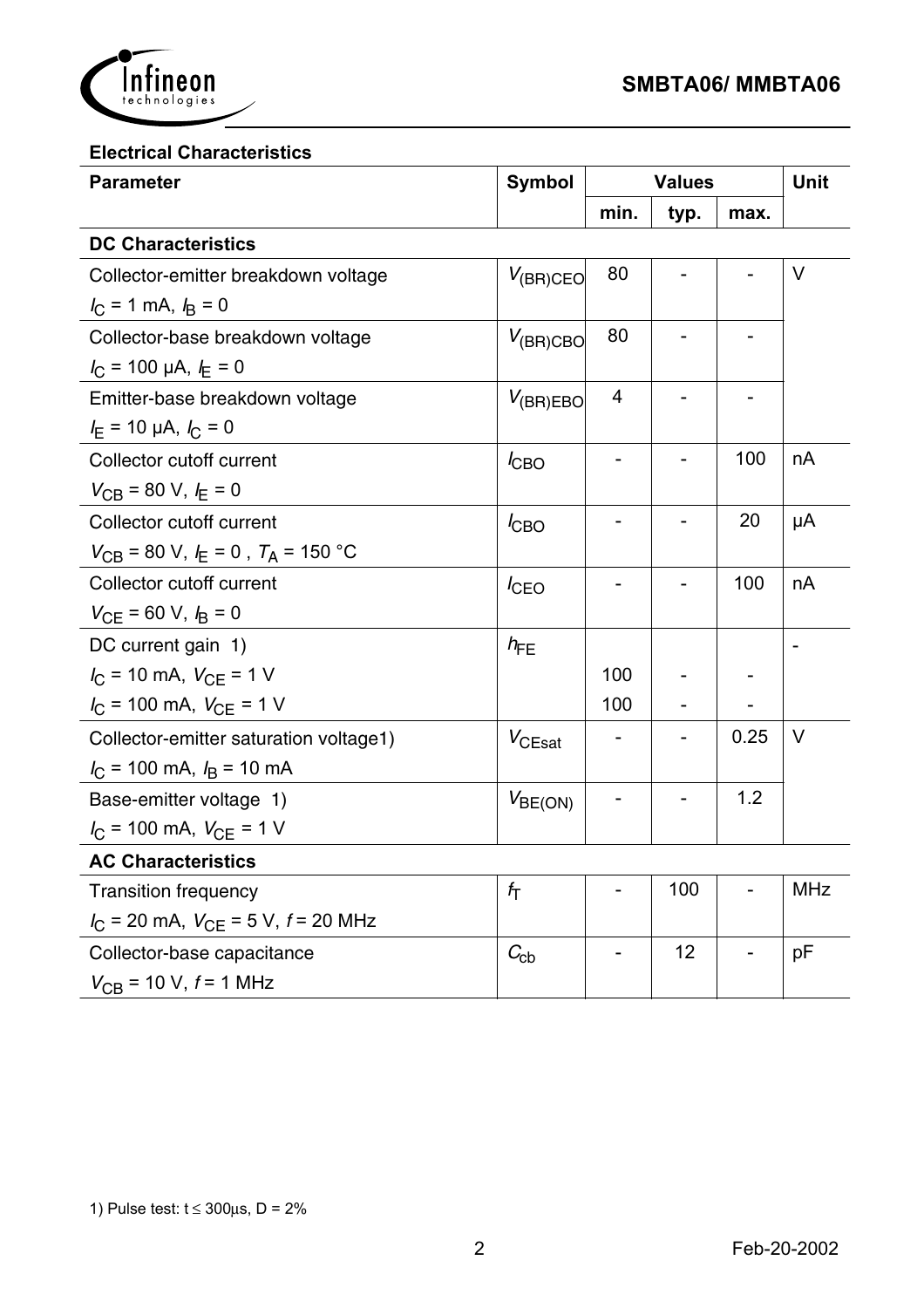

# **Total power dissipation**  $P_{\text{tot}} = f(T_S)$



## **Permissible pulse load**

 $P_{\text{totmax}}$  /  $P_{\text{totDC}}$  =  $f(t_{p})$ 



## Collector current  $I_C = f(V_{BE})$

 $V_{CE}$  = 1V



### **Transition frequency**  $f_T = f(l_C)$

 $V_{CE}$  = 5V